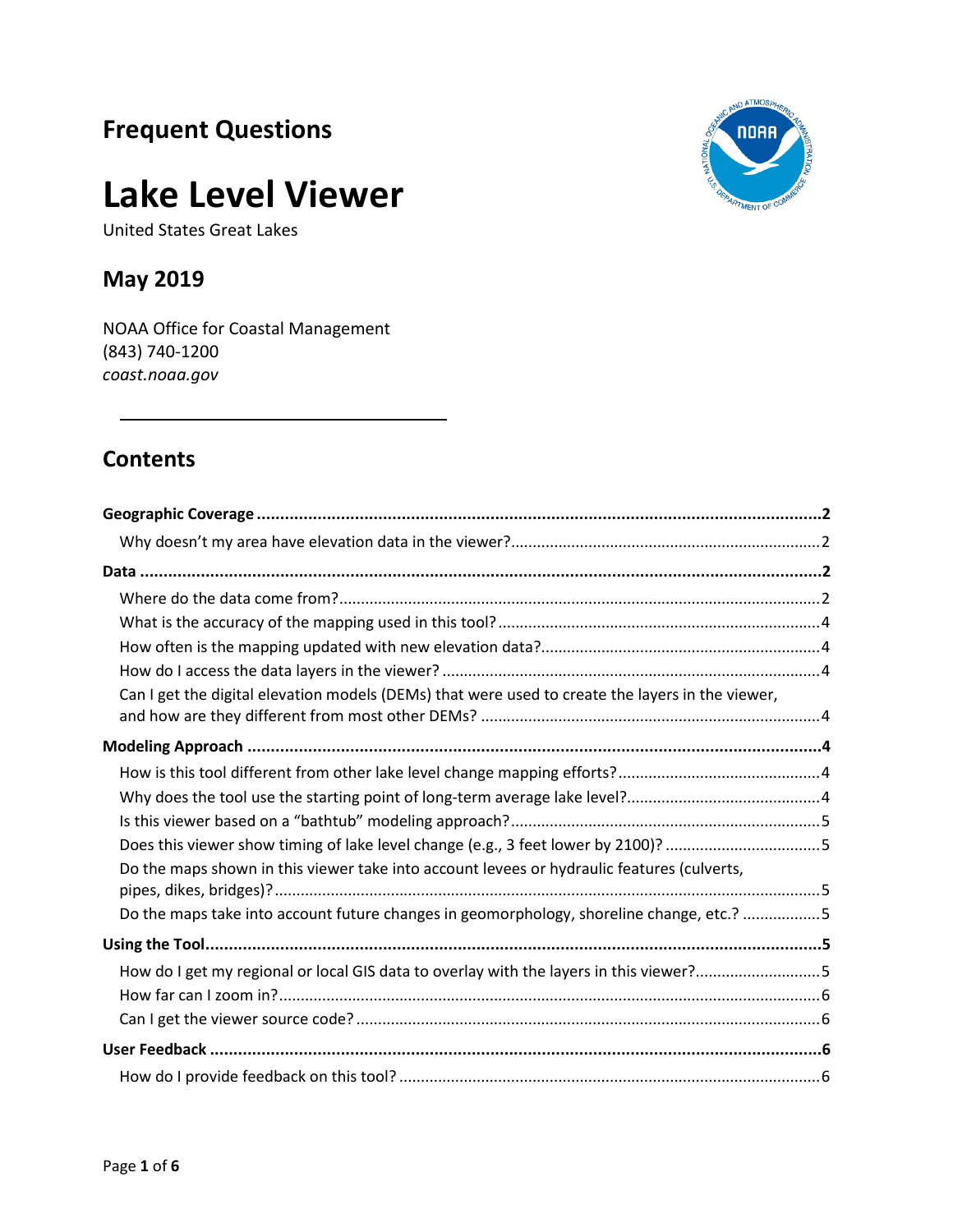## <span id="page-1-0"></span>**Geographic Coverage**

#### <span id="page-1-1"></span>**Why doesn't my area have elevation data in the viewer?**

We were only able to map areas with existing topographic and bathymetric lidar data. We continue to fill in key data gaps and update the information in the viewer. The last major update was in 2017. Areas with no data are denoted with a hash marking. Please note that some data gaps have topography but no bathymetry data, and a smaller number of areas have bathymetry but no topography.

#### <span id="page-1-2"></span>**Data**

#### <span id="page-1-3"></span>**Where do the data come from?**

Many data layers are displayed in the viewer. Each functional tab displays different data, and source information for each data type can be found in the functional tabs.

#### *Water Level Change*

The maps in this tab show extent and relative depth of water from 6 feet below to 6 feet above average lake level. The water level maps are created by adding or subtracting 1 to 6 feet from the average water level.

The data in the maps do not consider natural processes such as erosion, subsidence, or future construction. Water extent is as it would appear on a calm day with no wind-driven waves or seiche effect. The data, maps, and information provided should be used only as a screeninglevel tool.

#### *Visualization Locations*

Clickable camera icons display water level impacts of -6 to +6 feet at various public locations. The water surface was superimposed on existing photographs based on site elevations taken from digital elevation models using a free software program called CanVIS, available as a free download at *[www.fs.usda.gov/nac/simulation/download/index.php](http://www.fs.usda.gov/nac/simulation/download/index.php)*.

#### *"Areas not mapped"*

These hash-marked areas indicate places where adequate accuracy elevation data (see question on data accuracy) were not available for mapping.

#### *Mapping Confidence*

Levels of confidence are depicted on this tab. Blue areas denote a high confidence of inundation, orange areas denote a low confidence of inundation or exposure, and unshaded areas denote a high confidence that these areas will be dry given the chosen water level. In this application, 80% is considered a high degree of confidence such that, for example, the blue areas denote locations that may be correctly mapped as "inundated" more than 8 out of 10 times. Areas with a low degree of confidence represent locations that may be mapped correctly (either as inundated or dry) less than 8 out of 10 times.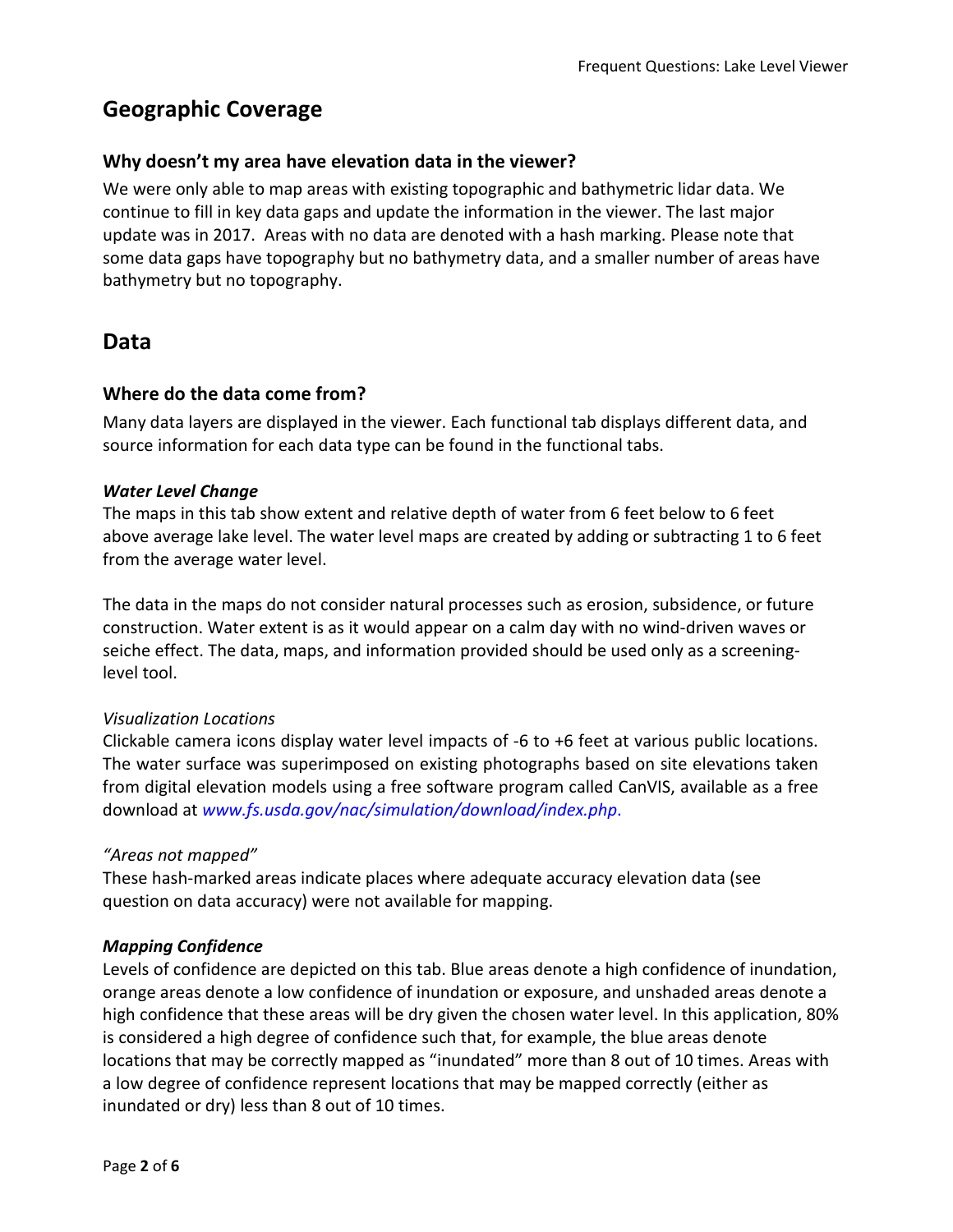Confidence mapping is a fairly complicated procedure that is explained in detail in "Mapping and Portraying Inundation Uncertainty of Bathtub-Type Models," available at *[www.jcronline.org/doi/abs/10.2112/JCOASTRES-D-13-00118.1](http://www.jcronline.org/doi/abs/10.2112/JCOASTRES-D-13-00118.1)*. This method was developed for the Sea Level Rise Viewer but applies to the Lake Level Viewer when tidal uncertainty is subtracted from the equation. In short, the uncertainty at a given point is determined by the lidar-derived elevation data set or sets (root mean square error, or RMSE) which make it up. This uncertainty is mapped to show that the inundation depicted in the viewer is not really a hard line, but rather a zone with greater and lesser chances of being wet.

*Note that data in this tab do not depict uncertainties associated with climate change models and lake level change in any way.*

#### *Socioeconomic Vulnerability*

By overlaying social and economic data on a map that depicts lake level change, a community can see the potential impact that changing lake levels can have on vulnerable people and businesses.

#### *Social*

The Social Vulnerability Index (SOVI), which shows areas of high human vulnerability to hazards, is based on population attributes (e.g., age and poverty) and the built environment. By looking at the intersection of potential lake level change impacts and vulnerable block groups, one can get an idea of how vulnerable populations might be affected by varying lake levels.

Dark red indicates block groups having a high vulnerability, and the lighter reds indicate decreasing vulnerability. This information is based on 2010 census track data. The method for creating the SOVI data is available from the University of South Carolina Hazards and Vulnerability Research Institute, the creators of the data set, at *<http://artsandsciences.sc.edu/geog/hvri/sovi%C2%AE-0>*.

#### *Economic*

The number of employees exposed to a hazard is a strong indicator of a community's overall economic vulnerability. By looking at the intersection of potential lake level changes and the distribution of the employees within a community, one can get an idea of how a local economy might be affected by variable lake levels.

Darker greens represent block groups with higher concentrations of employment, wages, and establishments. Grey represents block groups where data cannot be displayed because of confidentiality issues.

These data represent total number of employees aggregated to census block groups and are from the Bureau of Labor Statistics' Quarterly Census of Employment and Wages.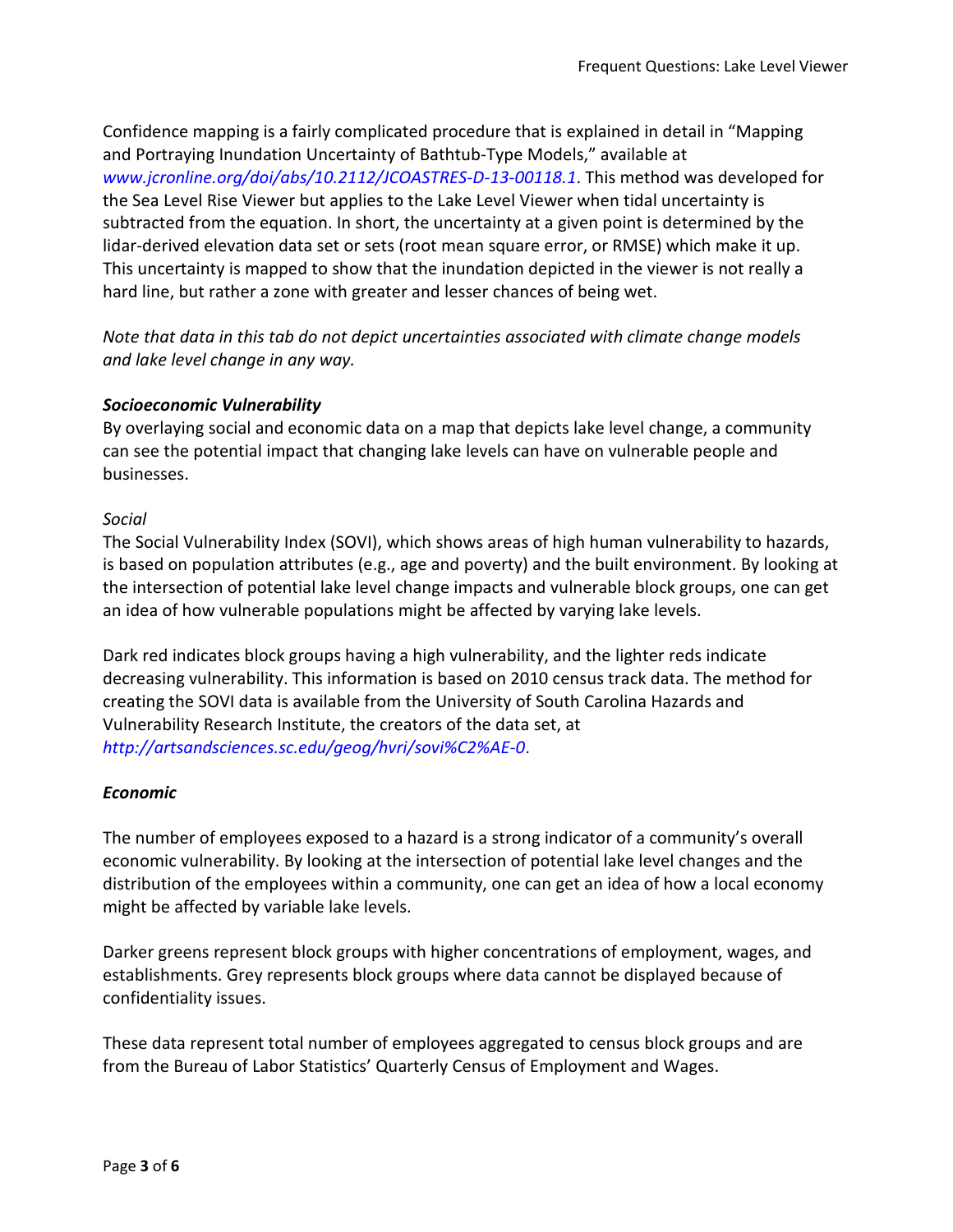#### <span id="page-3-0"></span>**What is the accuracy of the mapping used in this tool?**

The maps in the viewer are derived from source elevation data that meet or exceed the Federal Emergency Management Agency (FEMA) mapping specifications for the National Flood Insurance Program.

- 0.6 feet (18.5 centimeters) root mean square error (RMSE) for low relief terrain
- 1.2 feet (37.0 centimeters) RMSE for high relief terrain

Areas with missing topography and bathymetry data are shown as hash-marked no-data areas.

#### <span id="page-3-1"></span>**How often is the mapping updated with new elevation data?**

New elevation data are being collected at various time intervals by federal, state, and local entities, so it is possible that newer data have been collected since the initial release of this viewer (fall 2014). Some elevation models will be updated in 2015 if data are available to fill key data gaps. The overall update strategy is to examine new elevation data sets as they become available to determine if a mapping update is warranted. Gaps in bathymetry data will be assessed and filled, where necessary, when new data are discovered or become available.

#### <span id="page-3-2"></span>**How do I access the data layers in the viewer?**

To access the data layers that are shown in the viewer, click on the Download tab in the viewer interface or visit the tool page on Digital Coast at *[coast.noaa.gov/arcgis/rest/services/LakeLevels/.](https://coast.noaa.gov/arcgis/rest/services/LakeLevels/)*

#### <span id="page-3-3"></span>**Can I get the digital elevation models (DEMs) that were used to create the layers in the viewer, and how are they different from most other DEMs?**

DEMs used to create the layers in the viewer are available by using the download tab in the viewer and selecting the segment of the lakeshore of interest.

Building the DEMs for the viewer is by far the most time-consuming process step. DEMs are created by first gathering the best available lidar-based topographic and bathymetric elevation data (see data accuracy question). Unlike DEMs delivered through the Sea Level Rise Viewer, these DEMs contain coverage for topography and bathymetry, and they are not hydroenforced. There are data gaps throughout the coverage area, primarily on the bathymetric side.

## <span id="page-3-4"></span>**Modeling Approach**

#### <span id="page-3-5"></span>**How is this tool different from other lake level change mapping efforts?**

The purpose of this data viewer is to provide a preliminary look at changing lake levels and their impacts (across the Great Lakes). The viewer is a screening tool that uses the highest accuracy elevation data sets available at the time maps were produced. We are not aware of any other Great Lakes-wide lake level change mapping efforts at this time.

#### <span id="page-3-6"></span>**Why does the tool use the starting point of long-term average lake level?**

Long-term average lake level is the average of all lake levels from 1918 to the present. It is different for every lake and represents a reasonable starting point for lake level change analyses because it is consistent with the data provided via the Great Lakes Environmental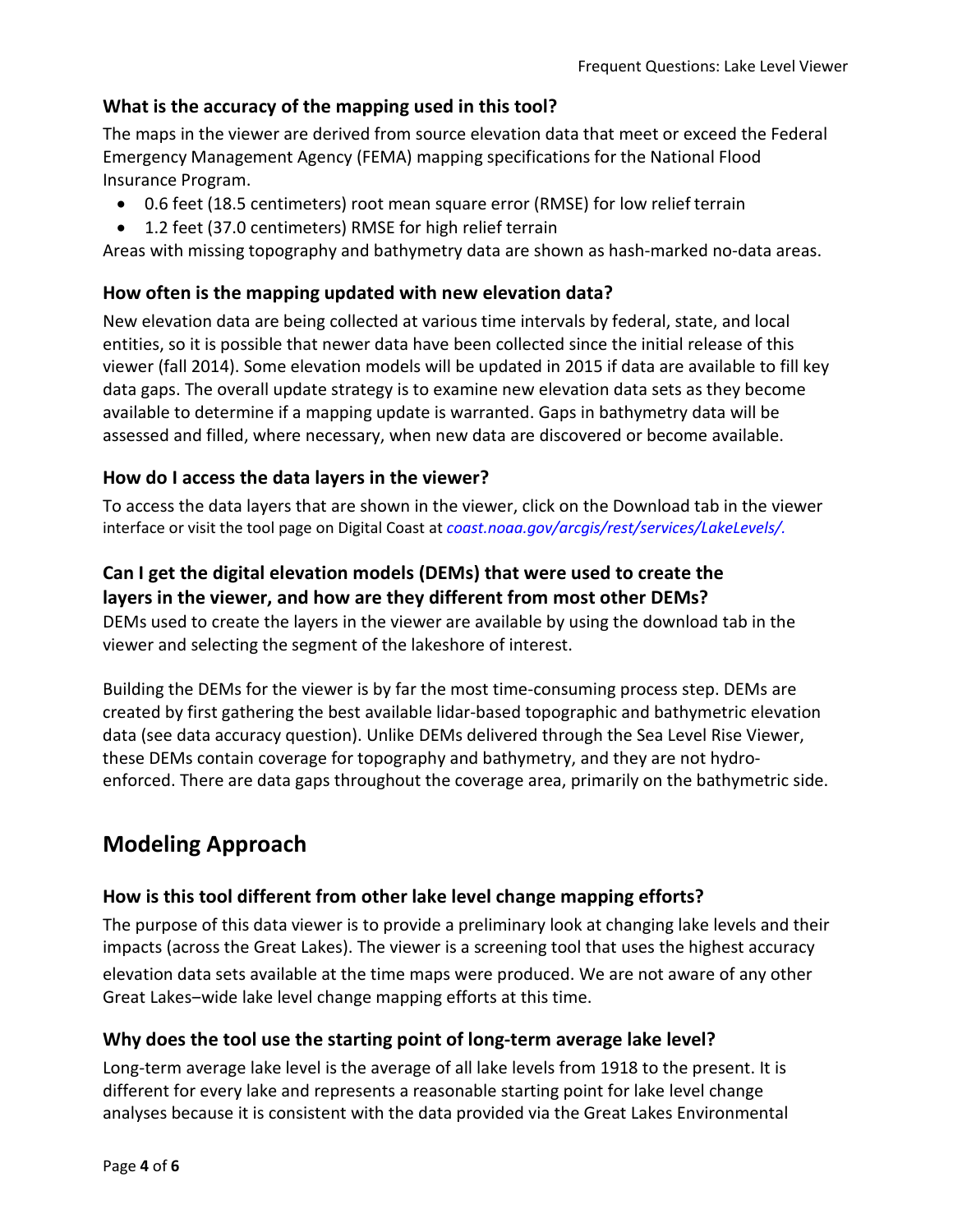Research Laboratory Water Level Dashboard. For more information on average lake level, please visit the following publications:

["Coasts, Water Levels, and Climate Change: A Great Lakes Perspective"](http://www.glerl.noaa.gov/pubs/fulltext/2013/20130021.pdf) 

["A Dynamic Graphical Interface for Visualizing Projected, Measured, and Reconstructed](http://www.glerl.noaa.gov/pubs/fulltext/2013/20130022.pdf)  [Surface Water Elevations on the Earth's Largest Lakes"](http://www.glerl.noaa.gov/pubs/fulltext/2013/20130022.pdf)

#### <span id="page-4-0"></span>**Is this viewer based on a "bathtub" modeling approach?**

Yes, the process used to map lake level change in this viewer can be described as the bathtub approach or linear superposition method.

#### <span id="page-4-1"></span>**Does this viewer show timing of lake level change (e.g., 3 feet lower by 2100)?**

This viewer does not show specific timing of lake level change. This is by design. One-foot increments are mapped above and below long-term average lake level (to plus and minus 6 feet). This range covers all the historical lake level variation and allows users to consider future scenarios of their choosing.

#### <span id="page-4-2"></span>**Do the maps shown in this viewer take into account levees or hydraulic features (culverts, pipes, dikes, bridges)?**

The digital elevation models used to map changing lake levels in this tool do not incorporate a detailed pipe network analysis or engineering-grade hydrologic analysis (for example, culverts and ditches may not be incorporated, resulting in incorrectly mapped areas).

#### <span id="page-4-3"></span>**Do the maps take into account future changes in geomorphology, shoreline change, etc.?**

The mapped lake levels in this tool do not incorporate future changes in coastal geomorphology and assume present conditions will persist. Geomorphologic changes associated with natural processes and human actions will, of course, be vital in determining water extents. Failing to consider these processes is a significant limitation of the mapping process. As the scientific community continues to increase its understanding of and skill in predicting these critical processes, the functionality of the tool can be updated. Until then, the above-mentioned effects are still sufficiently unknown that they may compound or offset each other in unpredictable ways, such that including only some processes may cause greater error than ignoring them.

## <span id="page-4-4"></span>**Using the Tool**

#### <span id="page-4-5"></span>**How do I get my regional or local GIS data to overlay with the layers in this viewer?**

Because the main focus of this tool is to provide a region-wide preliminary look at impacts of changing lake levels, ingesting regional or local GIS data into the viewer is impractical. Because of scale, data quality, and consistency issues, we currently do not incorporate these data. For regional and local implementation, regional and local users must either obtain our data layers or ingest them as web map services. See the above question on data access. This strategy enables regional and local users to visualize the data layers on their own desktop or web mapping GIS applications for visualization and analysis.